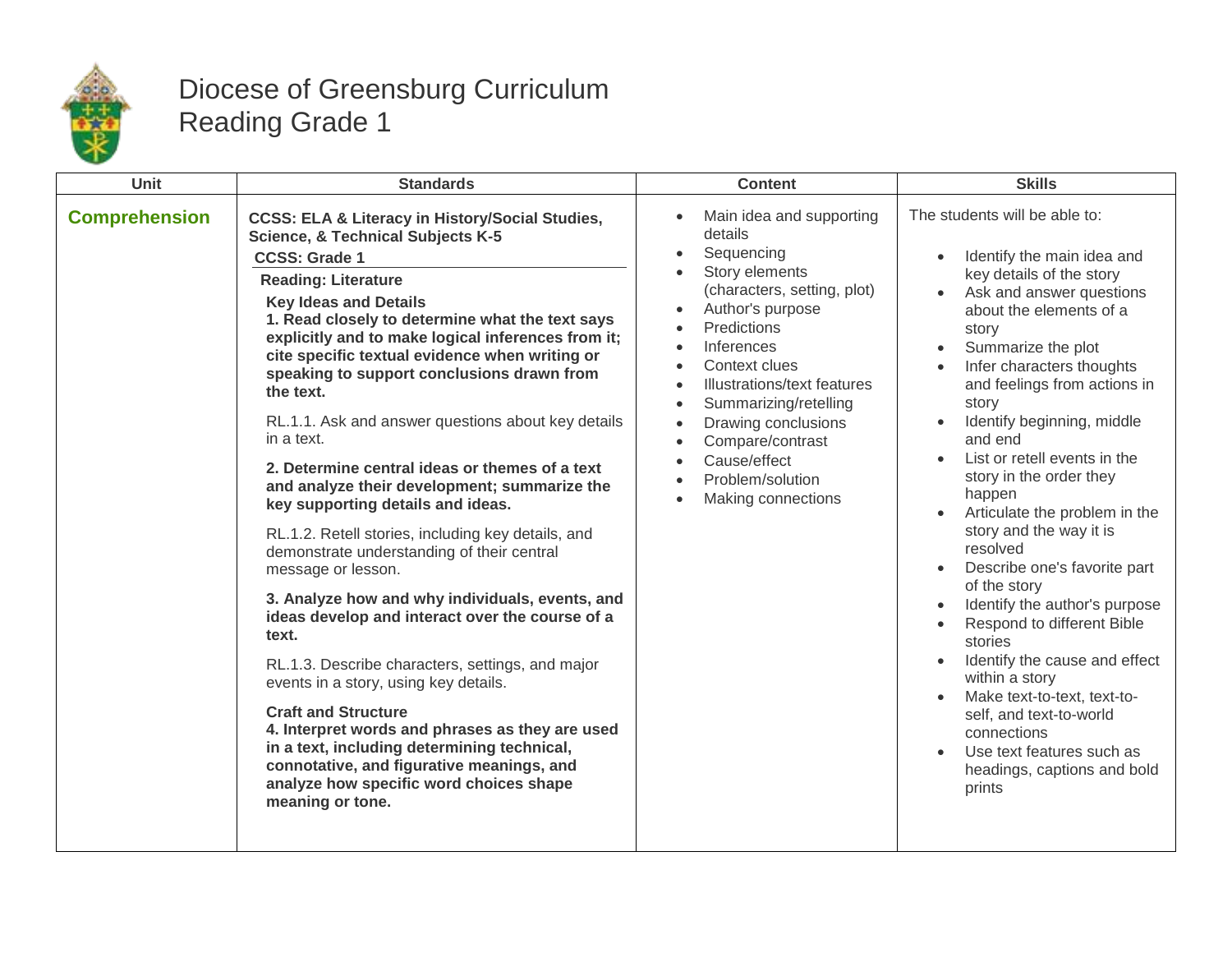| Unit | <b>Standards</b>                                                                                                                                                                                              | <b>Content</b> | <b>Skills</b> |
|------|---------------------------------------------------------------------------------------------------------------------------------------------------------------------------------------------------------------|----------------|---------------|
|      | RL.1.4 Identify words and phrases in stories or<br>poems that suggest feelings or appeal to the<br>senses.                                                                                                    |                |               |
|      | 5. Analyze the structure of texts, including how<br>specific sentences, paragraphs, and larger<br>portions of the text (e.g., a section, chapter,<br>scene, or stanza) relate to each other and the<br>whole. |                |               |
|      | RL.1.5 Explain major differences between books<br>that tell stories and books that give information,<br>drawing on a wide reading of a range of text types.                                                   |                |               |
|      | 6. Assess how point of view or purpose shapes<br>the content and style of a text.                                                                                                                             |                |               |
|      | RL.1.6. Identify who is telling the story at various<br>points in a text.                                                                                                                                     |                |               |
|      | Integration of Knowledge and Ideas<br>7. Integrate and evaluate content presented in<br>diverse media and formats, including visually<br>and quantitatively, as well as in words.                             |                |               |
|      | RL.1.7 Use illustrations and details in a story to<br>describe its characters, setting, or events.                                                                                                            |                |               |
|      | 9. Analyze how two or more texts address<br>similar themes or topics in order to build<br>knowledge or to compare the approaches the<br>authors take.                                                         |                |               |
|      | RL.1.9. Compare and contrast the adventures and<br>experiences of characters in stories.                                                                                                                      |                |               |
|      | <b>Range of Reading and Level of Text Complexity</b><br>10. Read and comprehend complex literary and<br>informational texts independently and<br>proficiently.                                                |                |               |
|      | RL.1.10. With prompting and support, read prose<br>and poetry of appropriate complexity for grade 1.                                                                                                          |                |               |
|      | <b>Reading: Informational Text</b>                                                                                                                                                                            |                |               |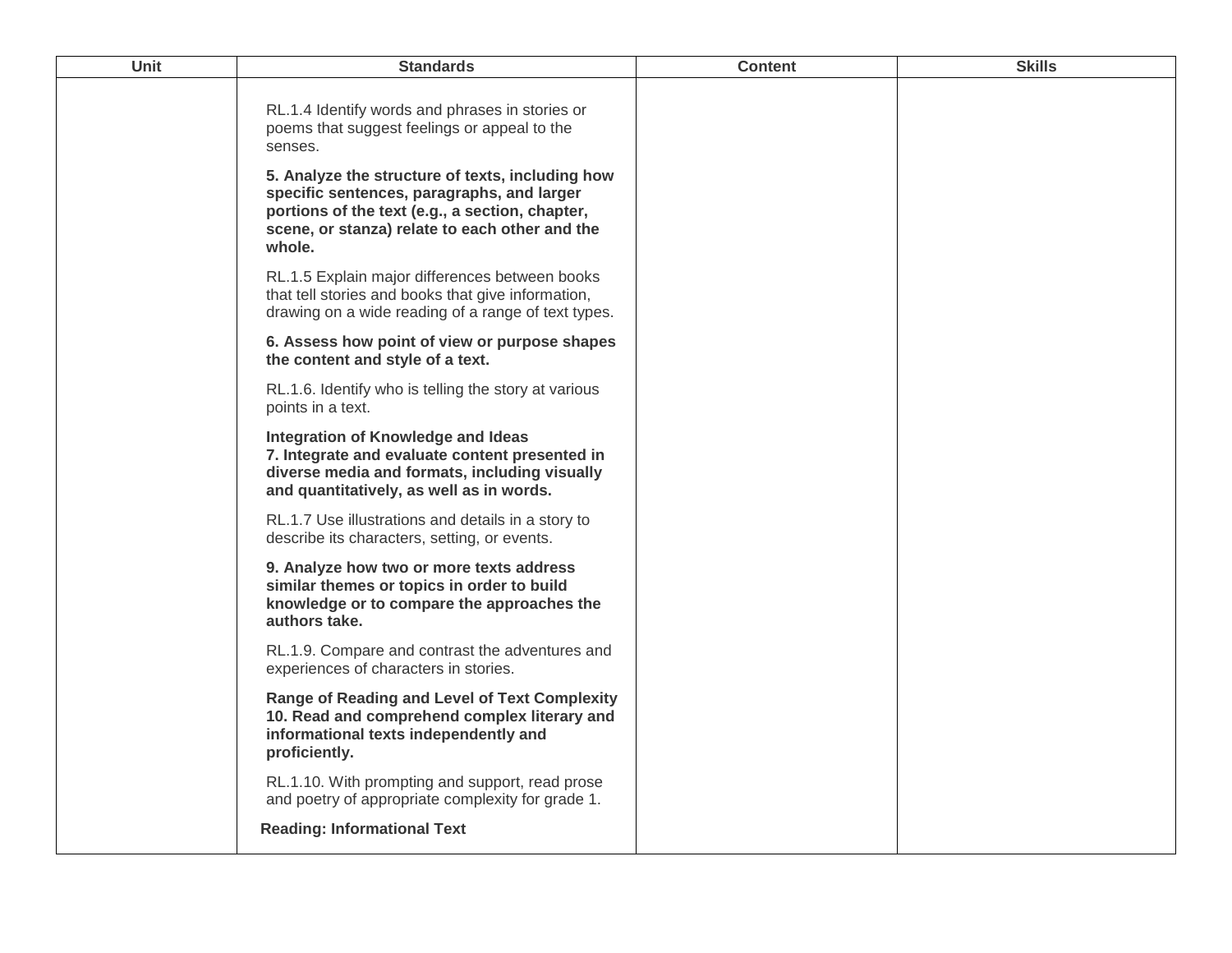| Unit | <b>Standards</b>                                                                                                                                                                                                                         | <b>Content</b> | <b>Skills</b> |
|------|------------------------------------------------------------------------------------------------------------------------------------------------------------------------------------------------------------------------------------------|----------------|---------------|
|      | 2. Determine central ideas or themes of a text<br>and analyze their development; summarize the<br>key supporting details and ideas.                                                                                                      |                |               |
|      | RI.1.2. Identify the main topic and retell key details<br>of a text.                                                                                                                                                                     |                |               |
|      | 3. Analyze how and why individuals, events, and<br>ideas develop and interact over the course of a<br>text.                                                                                                                              |                |               |
|      | RI.1.3. Describe the connection between two<br>individuals, events, ideas, or pieces of information<br>in a text.                                                                                                                        |                |               |
|      | <b>Craft and Structure</b><br>4. Interpret words and phrases as they are used<br>in a text, including determining technical,<br>connotative, and figurative meanings, and<br>analyze how specific word choices shape<br>meaning or tone. |                |               |
|      | RI.1.4. Ask and answer questions to help determine<br>or clarify the meaning of words and phrases in a<br>text.                                                                                                                          |                |               |
|      | 5. Analyze the structure of texts, including how<br>specific sentences, paragraphs, and larger<br>portions of the text (e.g., a section, chapter,<br>scene, or stanza) relate to each other and the<br>whole.                            |                |               |
|      | RI.1.5. Know and use various text features (e.g.,<br>headings, tables of contents, glossaries, electronic<br>menus, icons) to locate key facts or information in a<br>text.                                                              |                |               |
|      | Integration of Knowledge and Ideas<br>7. Integrate and evaluate content presented in<br>diverse media and formats, including visually<br>and quantitatively, as well as in words.                                                        |                |               |
|      | RI.1.7. Use the illustrations and details in a text to<br>describe its key ideas.                                                                                                                                                        |                |               |
|      | 8. Delineate and evaluate the argument and<br>specific claims in a text, including the validity of                                                                                                                                       |                |               |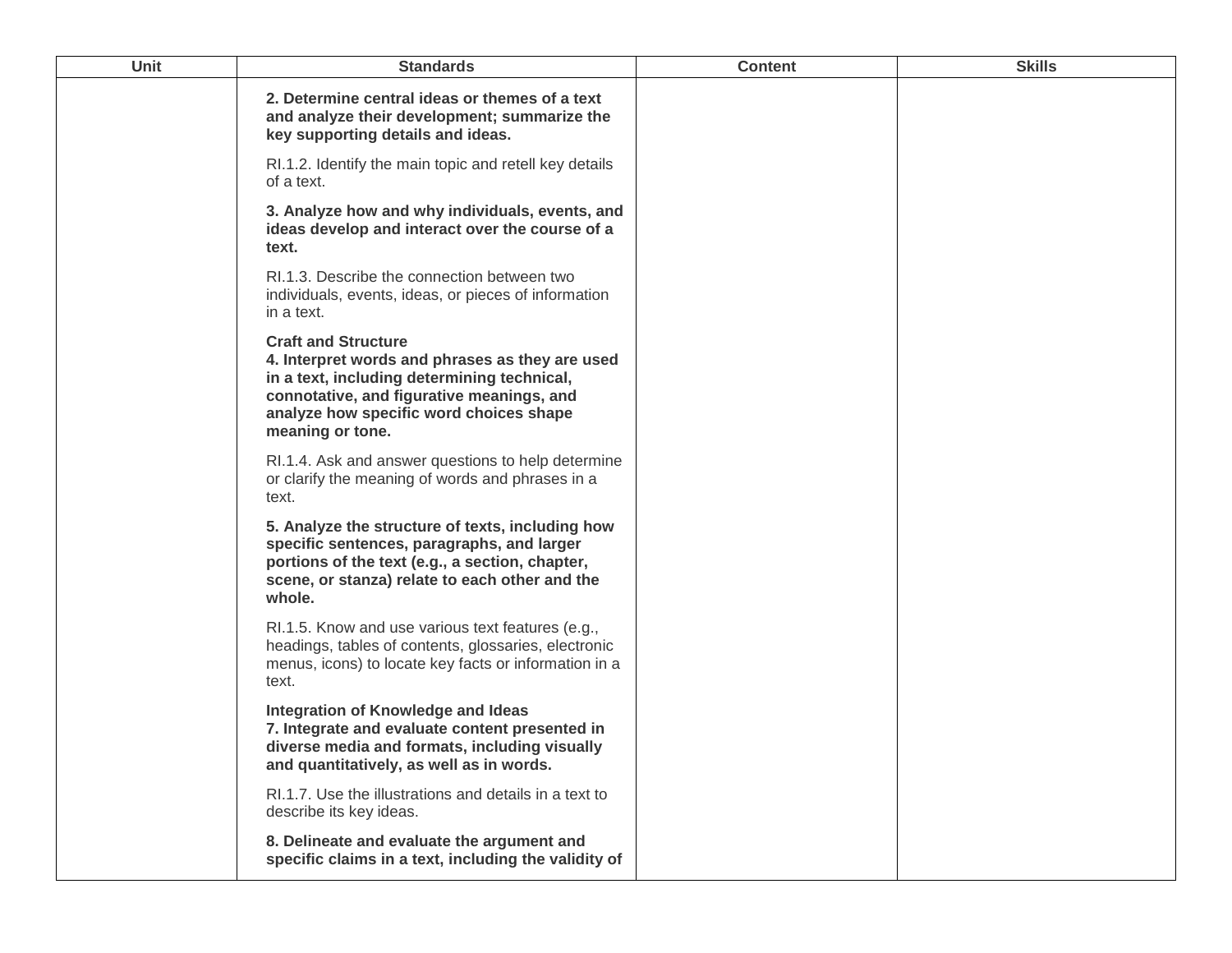| Unit           | <b>Standards</b>                                                                                                                                                                                                                                                                                                                                                                                                                    | <b>Content</b>                                                                                                                                         | <b>Skills</b>                                                                                                                                                                                                                                      |
|----------------|-------------------------------------------------------------------------------------------------------------------------------------------------------------------------------------------------------------------------------------------------------------------------------------------------------------------------------------------------------------------------------------------------------------------------------------|--------------------------------------------------------------------------------------------------------------------------------------------------------|----------------------------------------------------------------------------------------------------------------------------------------------------------------------------------------------------------------------------------------------------|
|                | the reasoning as well as the relevance and<br>sufficiency of the evidence.                                                                                                                                                                                                                                                                                                                                                          |                                                                                                                                                        |                                                                                                                                                                                                                                                    |
|                | RI.1.8. Identify the reasons an author gives to<br>support points in a text.                                                                                                                                                                                                                                                                                                                                                        |                                                                                                                                                        |                                                                                                                                                                                                                                                    |
|                | 9. Analyze how two or more texts address<br>similar themes or topics in order to build<br>knowledge or to compare the approaches the<br>authors take.                                                                                                                                                                                                                                                                               |                                                                                                                                                        |                                                                                                                                                                                                                                                    |
|                | RI.1.9. Identify basic similarities in and differences<br>between two texts on the same topic (e.g., in<br>illustrations, descriptions, or procedures).                                                                                                                                                                                                                                                                             |                                                                                                                                                        |                                                                                                                                                                                                                                                    |
|                | <b>Range of Reading and Level of Text Complexity</b><br>10. Read and comprehend complex literary and<br>informational texts independently and<br>proficiently.                                                                                                                                                                                                                                                                      |                                                                                                                                                        |                                                                                                                                                                                                                                                    |
|                | RI.1.10. With prompting and support, read<br>informational texts appropriately complex for grade<br>1 <sub>1</sub>                                                                                                                                                                                                                                                                                                                  |                                                                                                                                                        |                                                                                                                                                                                                                                                    |
|                | © Copyright 2010. National Governors Association<br>Center for Best Practices and Council of Chief State<br>School Officers. All rights reserved.                                                                                                                                                                                                                                                                                   |                                                                                                                                                        |                                                                                                                                                                                                                                                    |
| <b>Fluency</b> | <b>CCSS: ELA &amp; Literacy in History/Social Studies,</b><br><b>Science, &amp; Technical Subjects K-5</b><br><b>CCSS: Grade 1</b><br><b>Reading: Foundational Skills</b><br><b>Fluency</b><br>RF.1.4. Read with sufficient accuracy and<br>fluency to support comprehension.<br>a. Read grade-level text with purpose and<br>understanding.<br>b. Read grade-level text orally with accuracy,<br>appropriate rate, and expression. | Word accuracy<br>Re-reading<br>Context<br>Self-correction<br>Self-selection of an<br>appropriate text<br>Word recognition-<br>decoding and sight words | The students will be able to:<br>Choose an on level text to<br>$\bullet$<br>read appropriately<br>Read with expression,<br>accuracy, and appropriate<br>rate<br>Use context to confirm or<br>self correct word recognition<br>Re-read as necessary |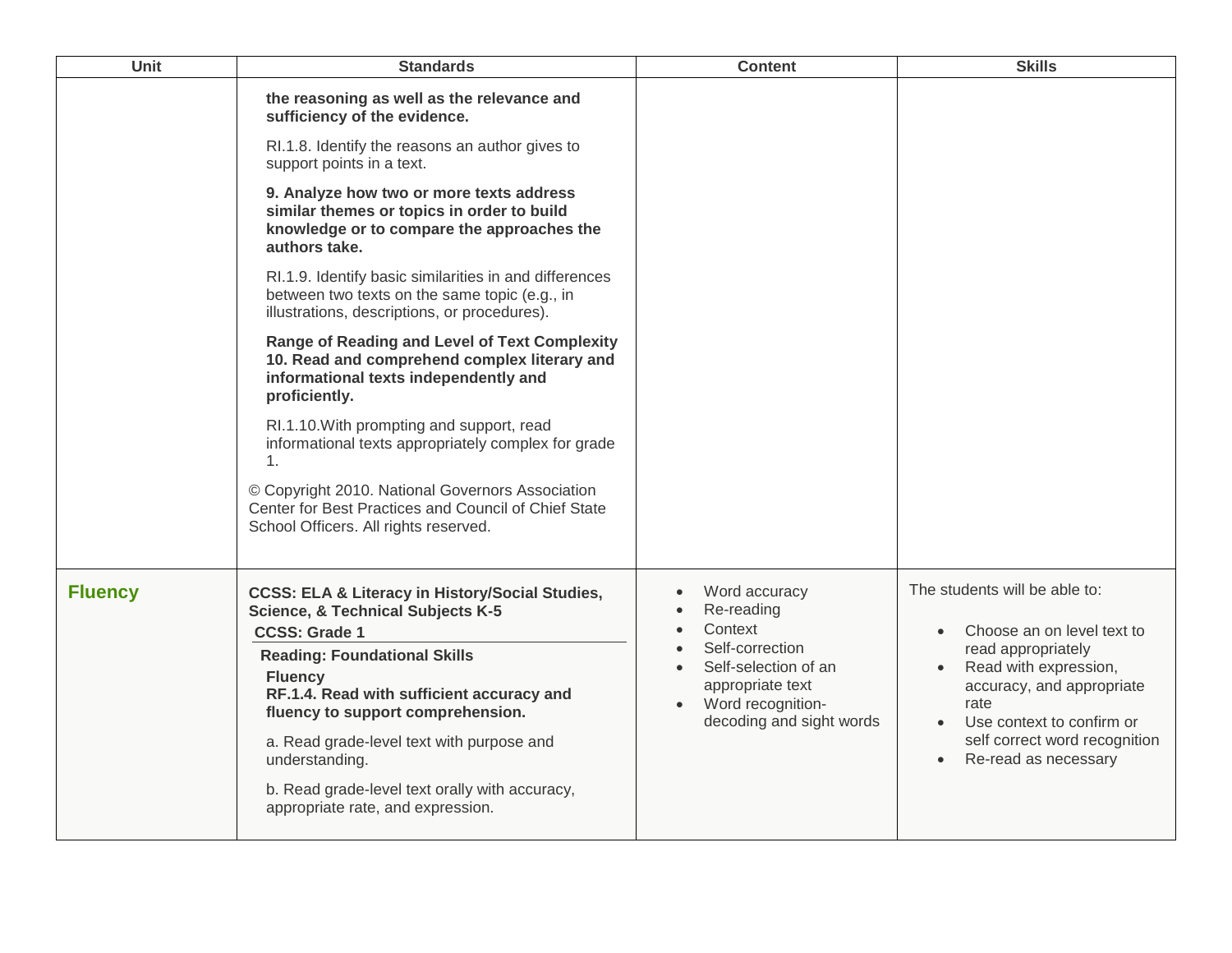| Unit                  | <b>Standards</b>                                                                                                                                                                                                                                                                                                                                                                                                                                                                                                                                                                                                                                                                                                                                                                                                                                                                                                                                                                                                             | <b>Content</b>                                                                                                                                                  | <b>Skills</b>                                                                                                                                                                                                                                         |
|-----------------------|------------------------------------------------------------------------------------------------------------------------------------------------------------------------------------------------------------------------------------------------------------------------------------------------------------------------------------------------------------------------------------------------------------------------------------------------------------------------------------------------------------------------------------------------------------------------------------------------------------------------------------------------------------------------------------------------------------------------------------------------------------------------------------------------------------------------------------------------------------------------------------------------------------------------------------------------------------------------------------------------------------------------------|-----------------------------------------------------------------------------------------------------------------------------------------------------------------|-------------------------------------------------------------------------------------------------------------------------------------------------------------------------------------------------------------------------------------------------------|
|                       | c. Use context to confirm or self-correct word<br>recognition and understanding, rereading as<br>necessary.<br>© Copyright 2010. National Governors Association<br>Center for Best Practices and Council of Chief State<br>School Officers. All rights reserved.                                                                                                                                                                                                                                                                                                                                                                                                                                                                                                                                                                                                                                                                                                                                                             |                                                                                                                                                                 |                                                                                                                                                                                                                                                       |
| <b>Genres</b>         | <b>CCSS: ELA &amp; Literacy in History/Social Studies,</b><br><b>Science, &amp; Technical Subjects K-5</b><br><b>CCSS: Grade 1</b><br><b>Reading: Literature</b><br>5. Analyze the structure of texts, including how<br>specific sentences, paragraphs, and larger<br>portions of the text (e.g., a section, chapter,<br>scene, or stanza) relate to each other and the<br>whole.<br>RL.1.5 Explain major differences between books<br>that tell stories and books that give information,<br>drawing on a wide reading of a range of text types.<br><b>Reading: Informational Text</b><br>Range of Reading and Level of Text Complexity<br>10. Read and comprehend complex literary and<br>informational texts independently and<br>proficiently.<br>RI.1.10. With prompting and support, read<br>informational texts appropriately complex for grade<br>$\mathbf{1}$ .<br>© Copyright 2010. National Governors Association<br>Center for Best Practices and Council of Chief State<br>School Officers. All rights reserved. | Fiction<br>$\bullet$<br>Fantasy<br>Realistic fiction<br><b>Folktales</b><br>Fables<br>Non-Fiction<br>Autobiography<br>Biography<br>Informational text<br>Poetry | The students will be able to:<br>Identify characteristics of<br>$\bullet$<br>each genre<br>Define fiction and non-fiction<br>Compare and contrast<br>different types of stories on<br>the same topic<br>Use text features to<br>enhance comprehension |
| <b>Print Concepts</b> | <b>CCSS: ELA &amp; Literacy in History/Social Studies,</b><br><b>Science, &amp; Technical Subjects K-5</b>                                                                                                                                                                                                                                                                                                                                                                                                                                                                                                                                                                                                                                                                                                                                                                                                                                                                                                                   | <b>Print material</b><br>Alphabet                                                                                                                               | The students will be able to:                                                                                                                                                                                                                         |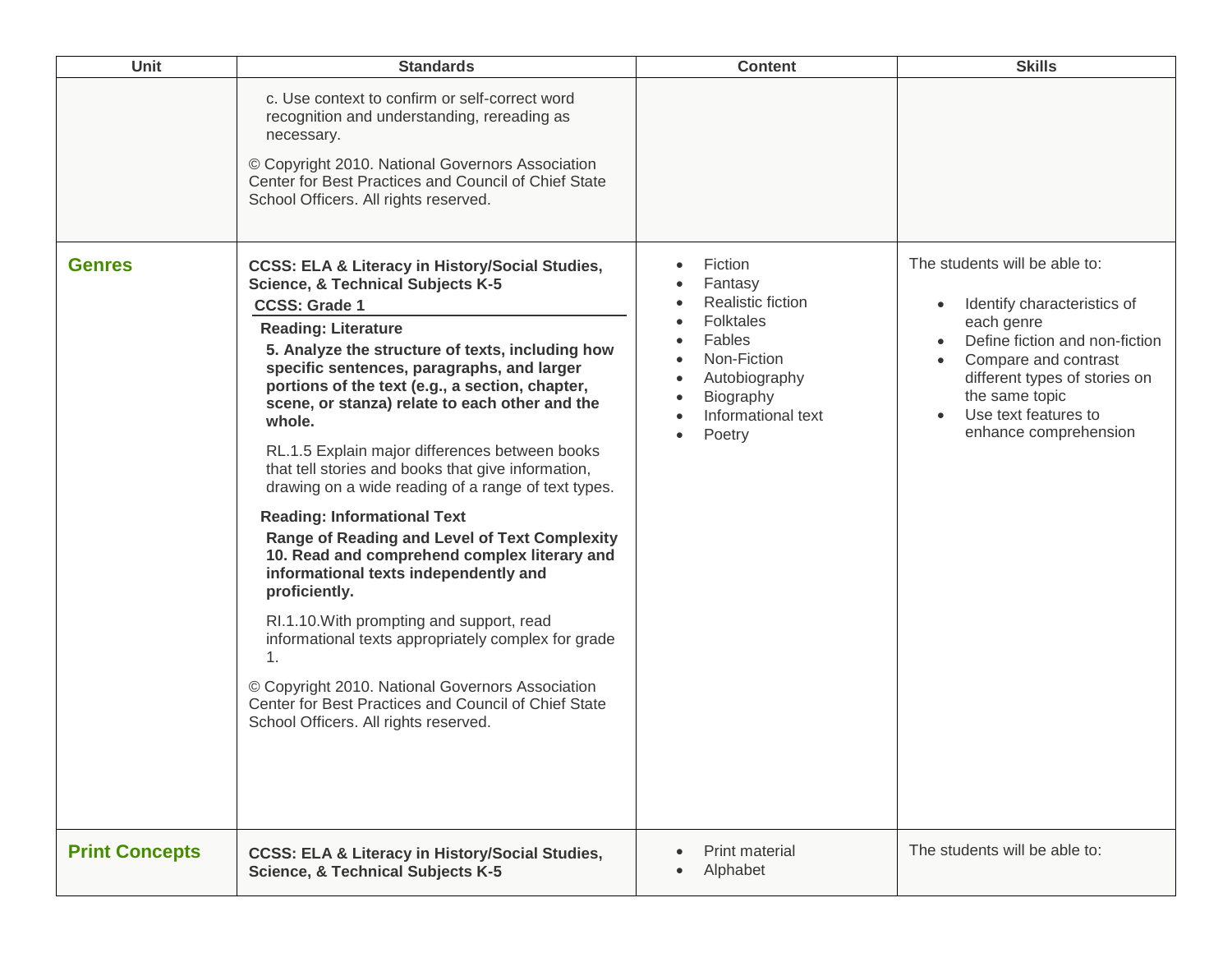| Unit                                    | <b>Standards</b>                                                                                                                                                                                                                                                                                                                                                                                                                                                                                                                                                                                                                                                                                                                                                                        | <b>Content</b>                                                                                                                                        | <b>Skills</b>                                                                                                                                                                                                                                                                                                                                                                                                                                                                                |
|-----------------------------------------|-----------------------------------------------------------------------------------------------------------------------------------------------------------------------------------------------------------------------------------------------------------------------------------------------------------------------------------------------------------------------------------------------------------------------------------------------------------------------------------------------------------------------------------------------------------------------------------------------------------------------------------------------------------------------------------------------------------------------------------------------------------------------------------------|-------------------------------------------------------------------------------------------------------------------------------------------------------|----------------------------------------------------------------------------------------------------------------------------------------------------------------------------------------------------------------------------------------------------------------------------------------------------------------------------------------------------------------------------------------------------------------------------------------------------------------------------------------------|
|                                         | <b>CCSS: Grade 1</b><br><b>Reading: Informational Text</b><br>6. Assess how point of view or purpose shapes<br>the content and style of a text.<br>RI.1.6. Distinguish between information provided by<br>pictures or other illustrations and information<br>provided by the words in a text.<br><b>Reading: Foundational Skills</b><br><b>Print Concepts</b><br>RF.1.1. Demonstrate understanding of the<br>organization and basic features of print.<br>a. Recognize the distinguishing features of a<br>sentence (e.g., first word, capitalization, ending<br>punctuation).<br>© Copyright 2010. National Governors Association<br>Center for Best Practices and Council of Chief State<br>School Officers. All rights reserved.                                                     | Text and illustrations<br>Left to right progression                                                                                                   | Identify the direction of text<br>Construct meaning from text<br>and illustration<br>Recognize sentence<br>structure<br>Match oral words to written<br>Demonstrate book handling<br>skills<br>Locate and identify parts of<br>a book<br>Identify the title, author and<br>illustrator of a book                                                                                                                                                                                              |
| <b>Speaking and</b><br><b>Listening</b> | <b>CCSS: ELA &amp; Literacy in History/Social Studies,</b><br><b>Science, &amp; Technical Subjects K-5</b><br><b>CCSS: Grade 1</b><br><b>Reading: Informational Text</b><br><b>Key Ideas and Details</b><br>1. Read closely to determine what the text says<br>explicitly and to make logical inferences from it;<br>cite specific textual evidence when writing or<br>speaking to support conclusions drawn from<br>the text.<br>RI.1.1. Ask and answer questions about key details<br>in a text.<br><b>Speaking and Listening</b><br><b>Comprehension and Collaboration</b><br>1. Prepare for and participate effectively in a<br>range of conversations and collaborations with<br>diverse partners, building on others' ideas and<br>expressing their own clearly and persuasively. | <b>Critical listening</b><br>Discussion<br>Listening to others<br>Following directions<br><b>Dictation</b><br>Oral communication<br>Oral presentation | The students will be able to:<br>Listen accurately and<br>respond appropriately to<br>peers<br>Demonstrate behavior that<br>shows respect for the<br>speaker - face speaker, stay<br>quiet, raise hand, etc.<br>Interact appropriately in<br>group discussions<br>Recall information presented<br>Ask questions to help clear<br>up any confusion<br>Demonstrate good public<br>speaking techniques - eye<br>contact, confidence,<br>expressiveness<br>Use appropriate volume and<br>clarity |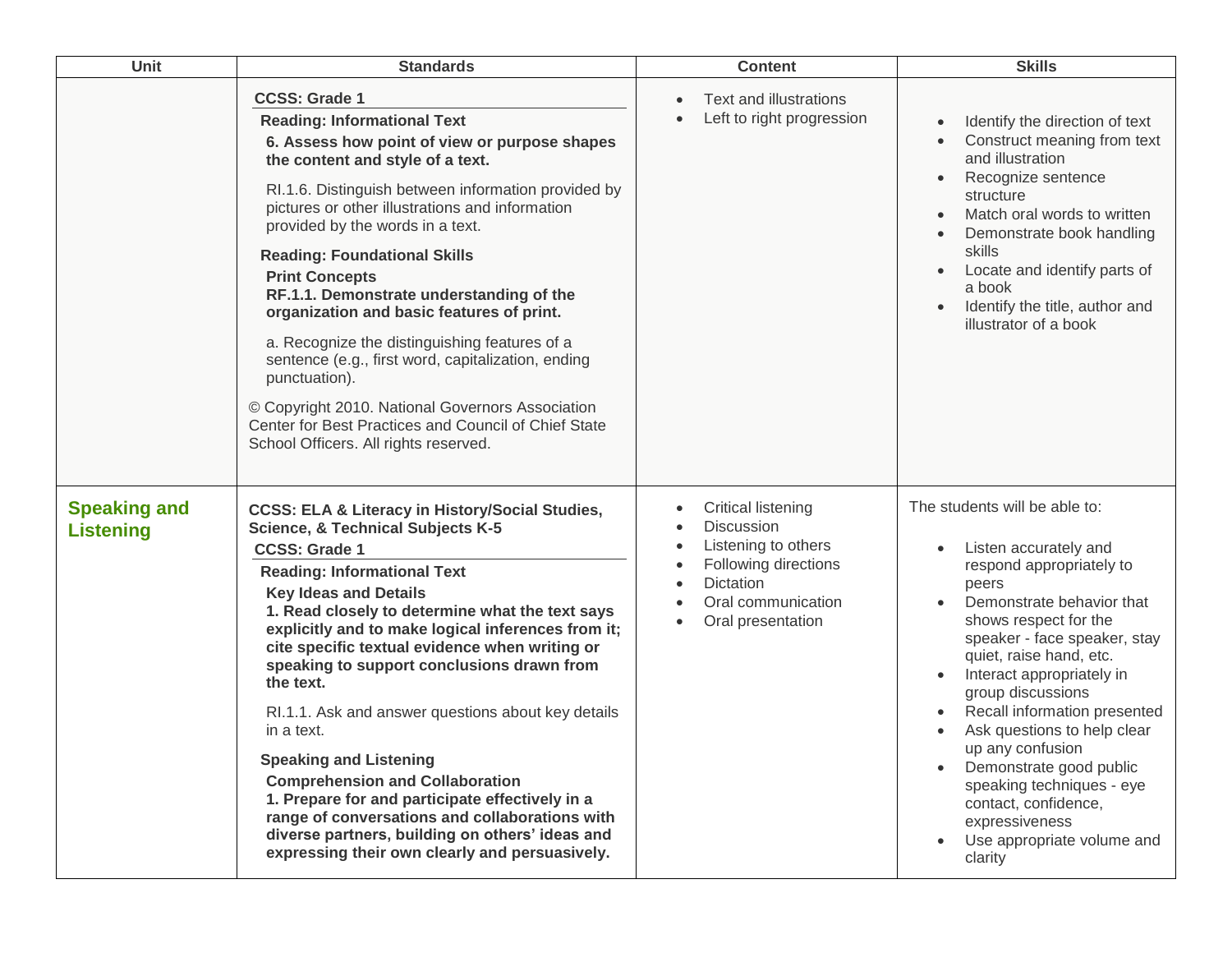| <b>Unit</b> | <b>Standards</b>                                                                                                                                                                                                                                                      | <b>Content</b> | <b>Skills</b>                                               |
|-------------|-----------------------------------------------------------------------------------------------------------------------------------------------------------------------------------------------------------------------------------------------------------------------|----------------|-------------------------------------------------------------|
|             | SL.1.1. Participate in collaborative conversations<br>with diverse partners about grade 1 topics and texts<br>with peers and adults in small and larger groups.                                                                                                       |                | Recognize formal and<br>informal language used in<br>speech |
|             | SL.1.1a. Follow agreed-upon rules for discussions<br>(e.g., listening to others with care, speaking one at<br>a time about the topics and texts under discussion).                                                                                                    |                |                                                             |
|             | SL.1.1b. Build on others' talk in conversations by<br>responding to the comments of others through<br>multiple exchanges.                                                                                                                                             |                |                                                             |
|             | SL.1.1c. Ask questions to clear up any confusion<br>about the topics and texts under discussion.                                                                                                                                                                      |                |                                                             |
|             | 2. Integrate and evaluate information presented<br>in diverse media and formats, including<br>visually, quantitatively, and orally.                                                                                                                                   |                |                                                             |
|             | SL.1.2. Ask and answer questions about key details<br>in a text read aloud or information presented orally<br>or through other media.                                                                                                                                 |                |                                                             |
|             | 3. Evaluate a speaker's point of view, reasoning,<br>and use of evidence and rhetoric.                                                                                                                                                                                |                |                                                             |
|             | SL.1.3. Ask and answer questions about what a<br>speaker says in order to gather additional<br>information or clarify something that is not<br>understood.                                                                                                            |                |                                                             |
|             | <b>Presentation of Knowledge and Ideas</b><br>4. Present information, findings, and supporting<br>evidence such that listeners can follow the line<br>of reasoning and the organization,<br>development, and style are appropriate to task,<br>purpose, and audience. |                |                                                             |
|             | SL.1.4. Describe people, places, things, and events<br>with relevant details, expressing ideas and feelings<br>clearly.                                                                                                                                               |                |                                                             |
|             | 5. Make strategic use of digital media and visual<br>displays of data to express information and<br>enhance understanding of presentations.                                                                                                                           |                |                                                             |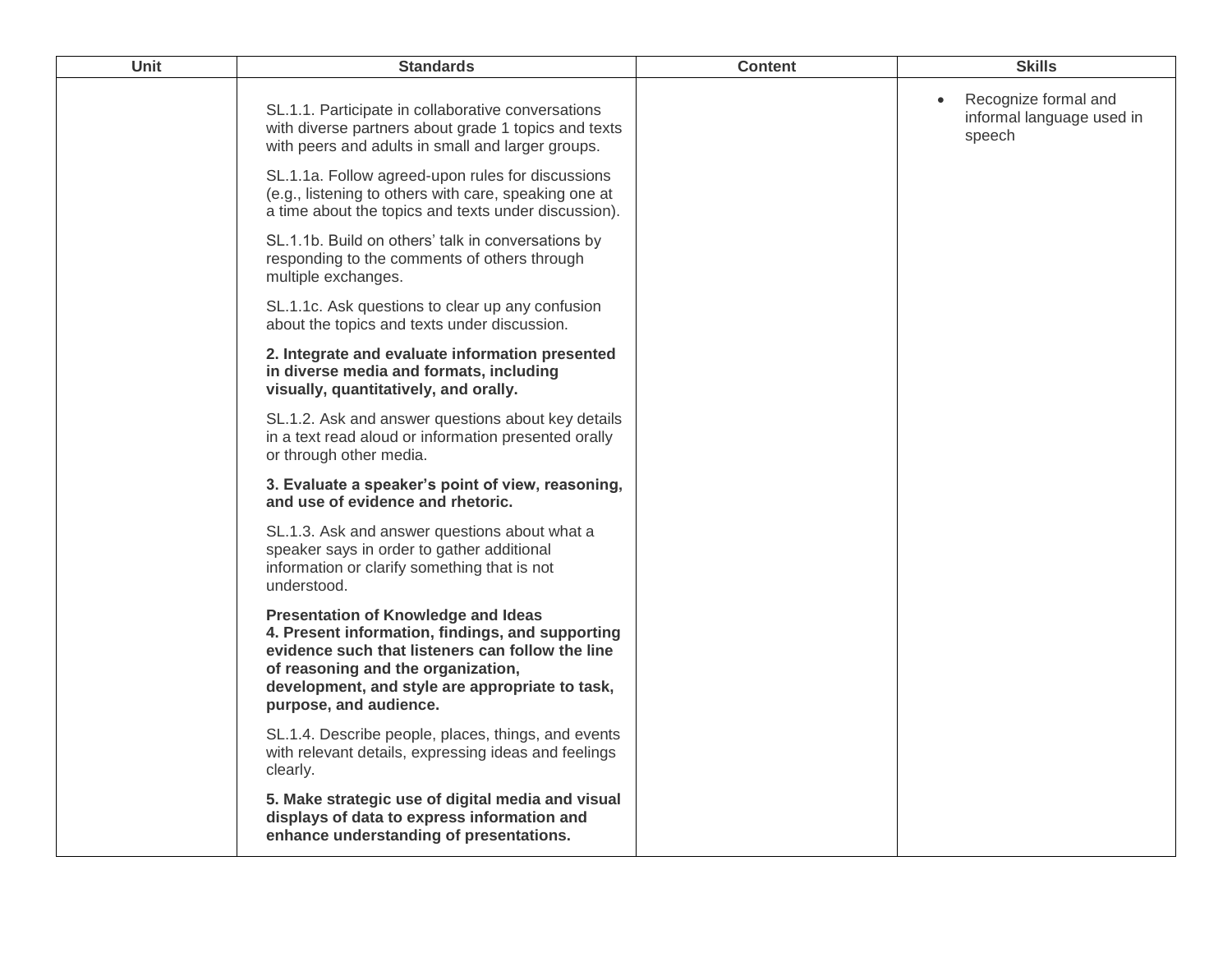| <b>Unit</b>       | <b>Standards</b>                                                                                                                                                                                                                                                                                                                                                                                                                                                                                                                                                                                                                                                                                                                                                                                                                                                                                                                           | <b>Content</b>                                                                                                           | <b>Skills</b>                                                                                                                                                                                                                                                                                                                                                                                                                                                                                           |
|-------------------|--------------------------------------------------------------------------------------------------------------------------------------------------------------------------------------------------------------------------------------------------------------------------------------------------------------------------------------------------------------------------------------------------------------------------------------------------------------------------------------------------------------------------------------------------------------------------------------------------------------------------------------------------------------------------------------------------------------------------------------------------------------------------------------------------------------------------------------------------------------------------------------------------------------------------------------------|--------------------------------------------------------------------------------------------------------------------------|---------------------------------------------------------------------------------------------------------------------------------------------------------------------------------------------------------------------------------------------------------------------------------------------------------------------------------------------------------------------------------------------------------------------------------------------------------------------------------------------------------|
|                   | SL.1.5. Add drawings or other visual displays to<br>descriptions when appropriate to clarify ideas,<br>thoughts, and feelings.<br>6. Adapt speech to a variety of contexts and<br>communicative tasks, demonstrating command<br>of formal English when indicated or appropriate.<br>SL.1.6. Produce complete sentences when<br>appropriate to task and situation.<br>© Copyright 2010. National Governors Association<br>Center for Best Practices and Council of Chief State<br>School Officers. All rights reserved.                                                                                                                                                                                                                                                                                                                                                                                                                     |                                                                                                                          |                                                                                                                                                                                                                                                                                                                                                                                                                                                                                                         |
| <b>Vocabulary</b> | <b>CCSS: ELA &amp; Literacy in History/Social Studies,</b><br><b>Science, &amp; Technical Subjects K-5</b><br><b>CCSS: Grade 1</b><br>Language<br><b>Vocabulary Acquisition and Use</b><br>4. Determine or clarify the meaning of unknown<br>and multiple-meaning words and phrases by using<br>context clues, analyzing meaningful word parts,<br>and consulting general and specialized reference<br>materials, as appropriate.<br>L.1.4. Determine or clarify the meaning of unknown<br>and multiple-meaning words and phrases based on<br>grade 1 reading and content, choosing flexibly from an<br>array of strategies.<br>L.1.4a. Use sentence-level context as a clue to the<br>meaning of a word or phrase.<br>L.1.4b. Use frequently occurring affixes as a clue to<br>the meaning of a word.<br>L.1.4c. Identify frequently occurring root words (e.g.,<br>look) and their inflectional forms (e.g., looks, looked,<br>looking). | Definition/word meaning<br>Multi-meaning words<br>(homonyms)<br>Synonyms and antonyms<br>Homophones<br>Dictionary skills | The students will be able to:<br>Sort words into categories<br>Define words by category or<br>attribute<br>Alphabetize words to the<br>second letter<br>Find words in a dictionary<br>based on alphabetical order<br>Identify situations or events<br>in which one may use a<br>specific word<br>Identify and distinguish<br>between synonyms and<br>antonyms<br>Recognize meanings of<br>multi-meaning words<br>Recognize homophones<br>Identify and define<br>unfamiliar words from<br>Gospel stories |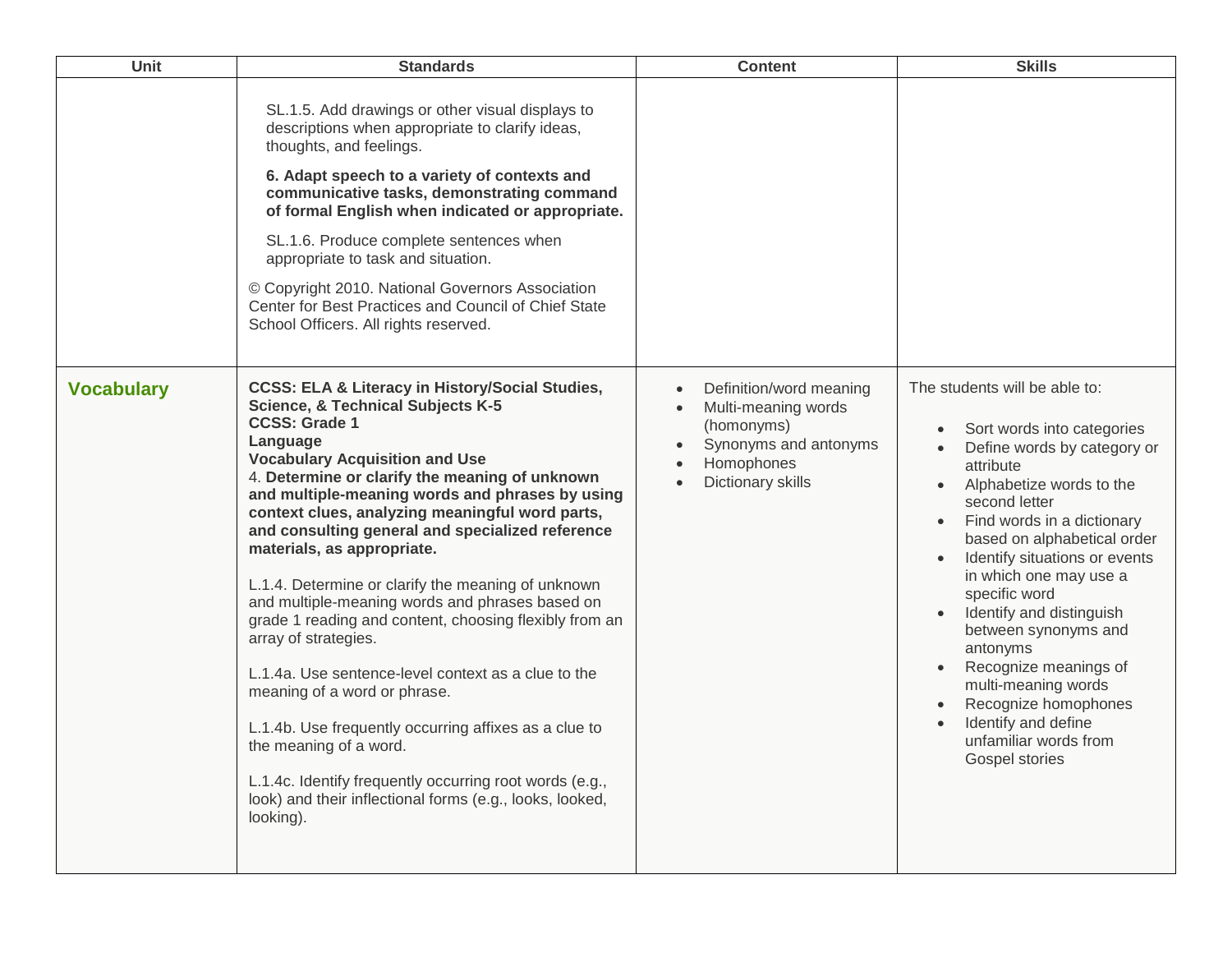| Unit                                      | <b>Standards</b>                                                                                                                                                                                                                                                                                                                                                                                                                                                                                                                                                                                                                                                                                                                                                                          | <b>Content</b>                                                                                                                                                                                                                                                                                                                                                                                                            | <b>Skills</b>                                                                                                                                                                                                                                                                                                                                                                                                  |
|-------------------------------------------|-------------------------------------------------------------------------------------------------------------------------------------------------------------------------------------------------------------------------------------------------------------------------------------------------------------------------------------------------------------------------------------------------------------------------------------------------------------------------------------------------------------------------------------------------------------------------------------------------------------------------------------------------------------------------------------------------------------------------------------------------------------------------------------------|---------------------------------------------------------------------------------------------------------------------------------------------------------------------------------------------------------------------------------------------------------------------------------------------------------------------------------------------------------------------------------------------------------------------------|----------------------------------------------------------------------------------------------------------------------------------------------------------------------------------------------------------------------------------------------------------------------------------------------------------------------------------------------------------------------------------------------------------------|
|                                           | 5. Demonstrate understanding of word<br>relationships and nuances in word meanings.<br>L.1.5. With guidance and support from adults,<br>demonstrate understanding of word relationships and<br>nuances in word meanings.<br>L.1.5a. Sort words into categories (e.g., colors,<br>clothing) to gain a sense of the concepts the<br>categories represent.<br>L.1.5b. Define words by category and by one or more<br>key attributes (e.g., a duck is a bird that swims; a tiger<br>is a large cat with stripes).<br>L.1.5c. Identify real-life connections between words<br>and their use (e.g., note places at home that are<br>cozy).<br>© Copyright 2010. National Governors Association<br>Center for Best Practices and Council of Chief State<br>School Officers. All rights reserved. |                                                                                                                                                                                                                                                                                                                                                                                                                           |                                                                                                                                                                                                                                                                                                                                                                                                                |
| <b>Phonics/Word</b><br><b>Recognition</b> | <b>CCSS: ELA &amp; Literacy in History/Social Studies,</b><br><b>Science, &amp; Technical Subjects K-5</b><br><b>CCSS: Grade 1</b><br><b>Reading: Foundational Skills</b><br><b>Phonological Awareness</b><br>RF.1.2. Demonstrate understanding of spoken<br>words, syllables, and sounds (phonemes).<br>a. Distinguish long from short vowel sounds in<br>spoken single-syllable words.<br>b. Orally produce single-syllable words by blending<br>sounds (phonemes), including consonant blends.<br>c. Isolate and pronounce initial, medial vowel, and<br>final sounds (phonemes) in spoken single-syllable<br>words.                                                                                                                                                                   | Consonants<br>Vowels<br>Word families<br>Blends (st, bl, dr, fl, etc.)<br>Digraphs (sh, th, ch, etc.)<br>Diphthongs (aw, au, ou,<br>ow, etc.)<br>R-Controlled Vowels (ar,<br>er/ir/ur, or)<br>Consonant-Vowel-<br>Consonant-E (CVCE)<br>words<br>Consonant-Vowel-Vowel-<br>$\bullet$<br>Consonant (CVVC) words<br>Consonant-Vowel-<br>$\bullet$<br>Consonant (CVC) words<br>Syllables<br>Rhyming<br>Decoding and blending | The students will be able to:<br>Distinguish long from short<br>vowel sounds in spoken<br>single syllable words<br>Identify consonant sounds<br>Articulate blends and<br>digraphs<br>Integrate blends and<br>digraphs within words<br>Isolate and pronounce initial,<br>medial and final vowel<br>sounds in spoken single<br>syllable words<br>Produce sounds associated<br>with beginning and final<br>blends |